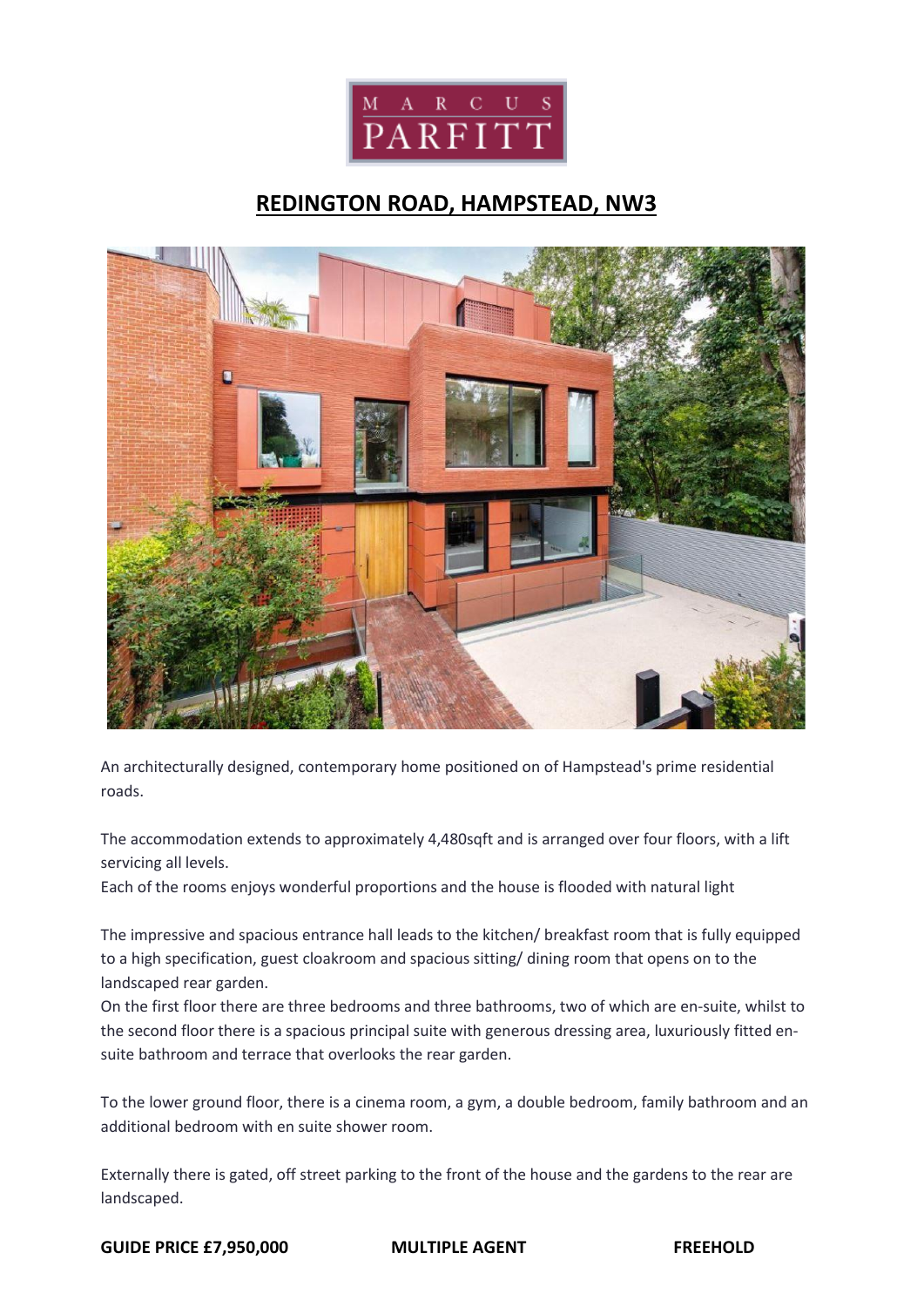## **ACCOMMODATION AND AMENITIES**

**ENTRANCE HALL, GUEST WC, SITTING/ DINING ROOM, KITCHEN/ BREAKFAST ROOM, SIX BEDROOMS, FOUR EN SUITE, TWO-FAMILY BATHROOMS, GYM, CINEMA ROOM, GATED OFF STREET PARKING, LANDSCAPED REAR GARDE. CA/S PARKING.** 



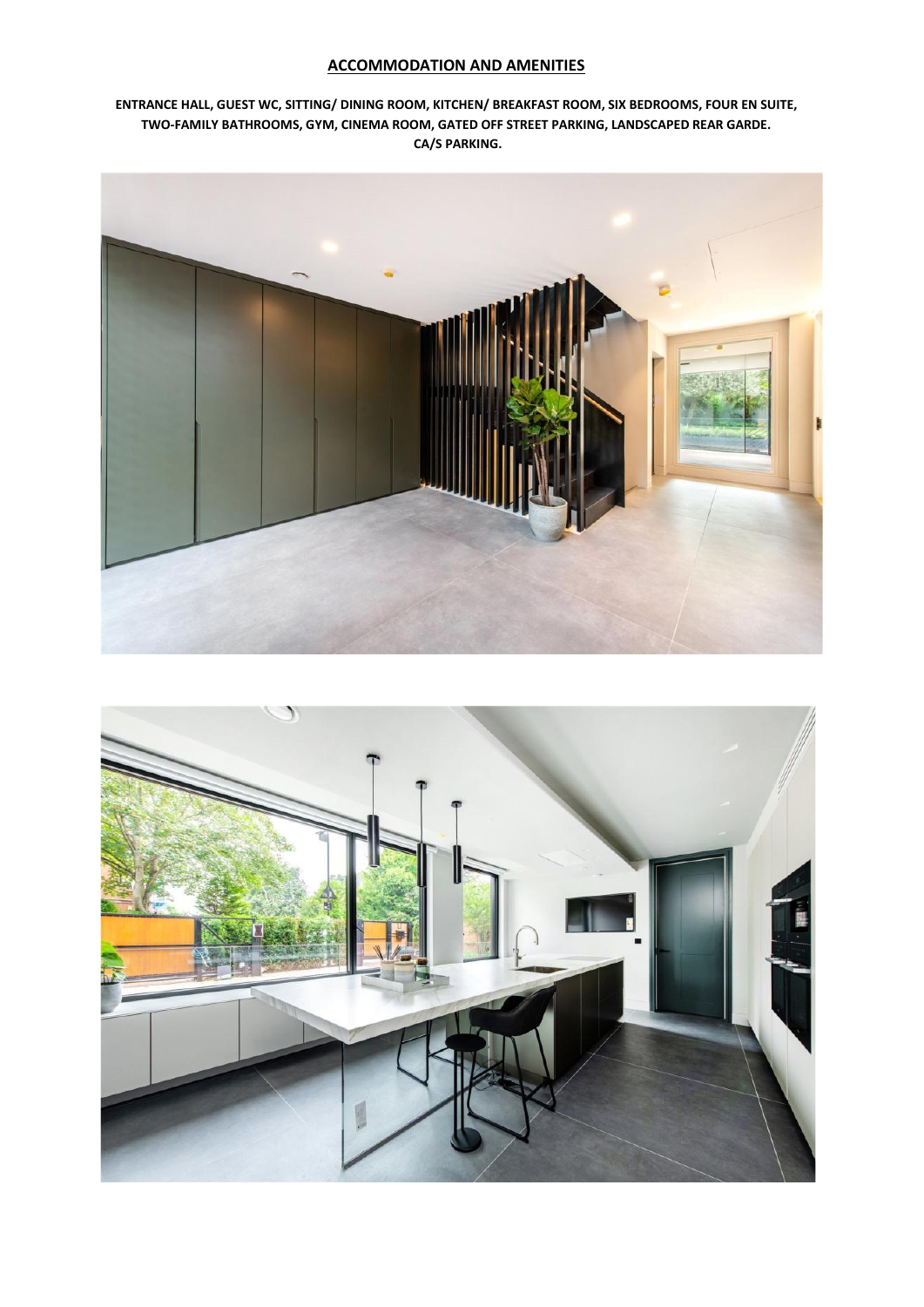

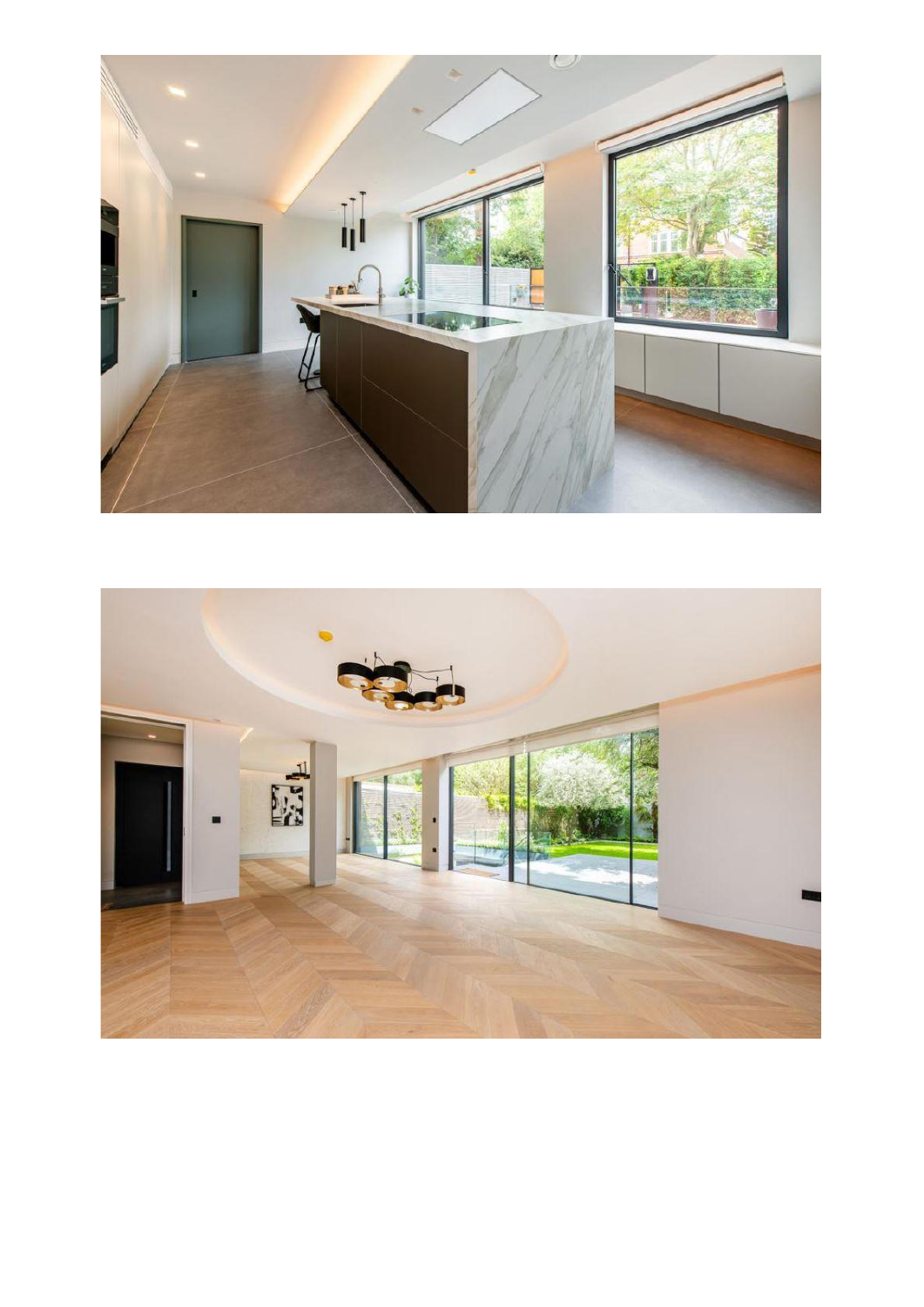